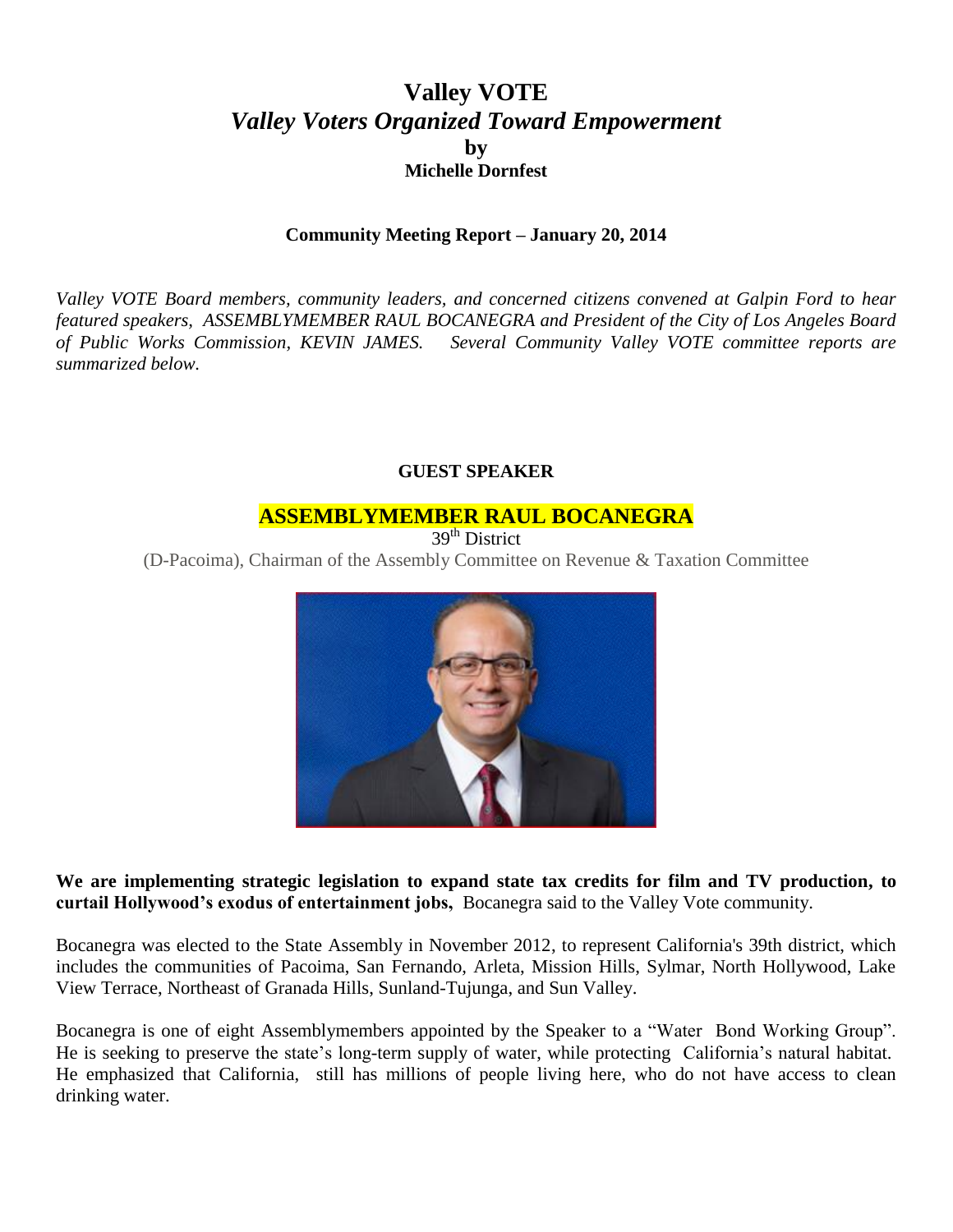## **GUEST SPEAKER**

#### **KEVIN JAMES**

**President of the City of Los Angeles Board Of Public Works Commission**



**"It is easy to talk about what's wrong with the City, it's much more of a challenge to step up and do something about it,"** Kevin James said to Valley Vote.

Issues of concern addressed by Kevin James, include:

- a) The Proposed Street Bond
- b) Improving the City of Los Angeles Planning and Permitting Process
- c) Street Lighting The City is in process of converting existing lighting systems to LED lights
- d) Accelerating the repair of street pot holes in the city
- e) Parking Reform

Kevin James was a former Mayoral candidate who spent time with more than 50 of the City's Neighborhood Councils, as part of his campaign.

The Department of Public Works provides city services in five major program areas: Contract Administration, Engineering, Sanitation, Street Lighting and Street Services. These key areas contribute to the quality of life, and the protection of the environment.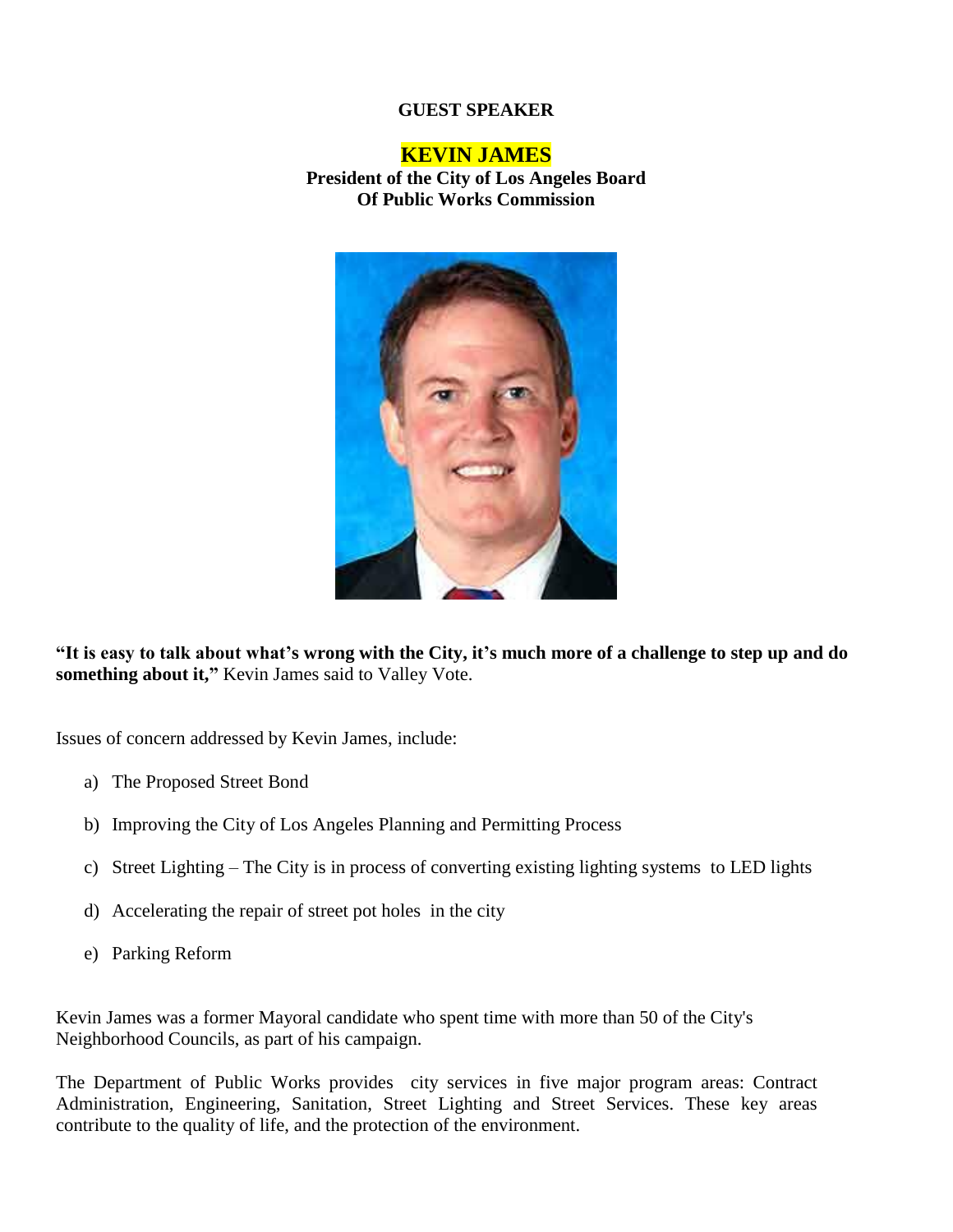The Department is the city's third largest municipal division with a \$559 million operating budget. The Board is the city's only full-time policy-making entity and oversees more than 5,800 department employees.

Public Works Services Include:

- $\Box$  Clean Up Assistance
- □ Graffiti Removal
- $\Box$  Public Affairs Programs
- □ Bids and Proposals
- $\Box$  Insurance

# **VALLEY VOTE COMMITTEE REPORTS**

# **\*\*THE AWARD OF EXCELLENCE PRESENTED TO RICHARD LEYNER, A Valley Vote Founder**

**I. VICTOR VIERECK, CPA The Valley Economic Report January, 2014**

**"Impact of the Rent Stabilization Ordinance"**

Viereck reported:

It's that time of year when the City of Los Angeles' Housing and Community Investment Department (LAHCID), formerly the Los Angeles Housing Department, "reminds apartment owners of what an oppressive city their property is located in."

Viereck advised that owners of Los Angeles apartments, built before 1979, are required to pay the annual Rent Stabilization Ordinance Registration Fees and Systematic Code Enforcement Program Fees, due by February 28, 2014. The fees need to be received by February 28th, not just postmarked by February 28th.

The penalty for late payment of property tax is 10%. For income tax, the late fee is less significant. If a tenant is late paying the rent, the late charge is limited to 6%, of the rent. But if an apartment owner pays the RSO Fee and the SCEP Fee, just one day late, the late charges are 150% for the RSO Fees, and 200% for the SCEP Fees. For owners who occupy one of the units, the due date is January 31.

Viereck said: "What a message this is from city government, to people who want to provide housing. This approach does not encourage affordability."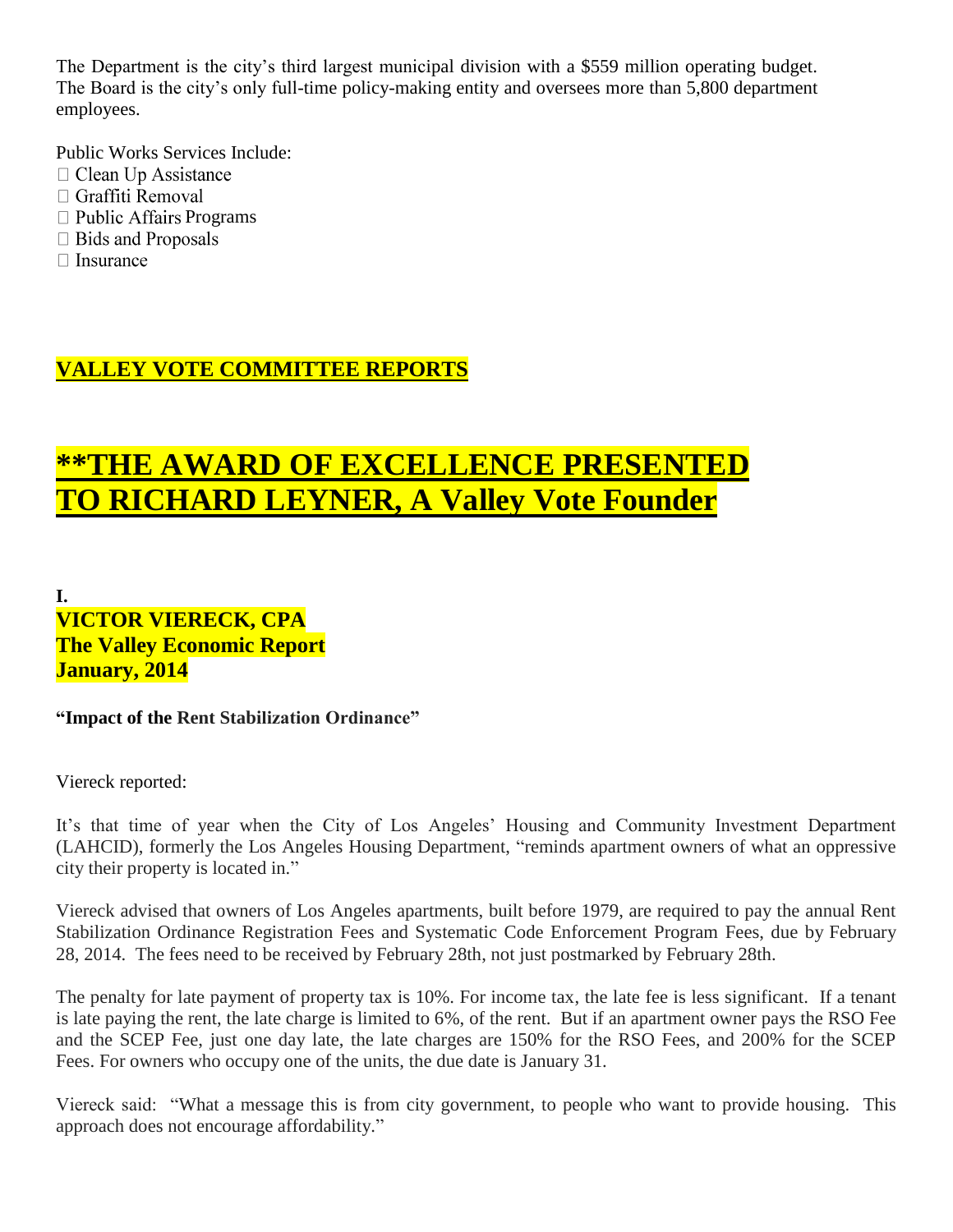## II. **DENNY SCHNEIDER President Alliance for a Regional Solution to Airport Congestion - The Latest BURBANK AND LAX Airport Issues**

## **Denny Schneider - Aviation Topics in the Region**

Air travel in this region, is concentrated at LAX. Los Angeles Airport leadership knew thirty to forty years ago that LAX would not be able to support all of the region's needs for air flights, so they purchased Ontario and Palmdale airports, with the purpose of improving utilization of these airports.

Airport leadership signed "Memorandum of Understandings" with local residents to operate their airports for the benefit of all of Southern California. LA Airport leadership, so far, has failed to live up to its commitment. Last year, LAX increased its passenger count 4.4% to 66+ million annual passengers (MAP), almost at its highest level ever, but the outlying airports have less patronage, than when LAX took over.

At this point, Palmdale Airport has no commercial service; and Ontario Airport has lost travelers. This means more than a million extra cars are being introduced into LA's freeways, to transport inland empire travelers to LAX. Ontario is in a legal battle with the City of LA, for control of its airport.

Good news for those impacted by helicopters! Congress included in its funding bill a mandate that the FAA should work to develop regulations to reduce attendant helicopter noise, within one year. Prior to passage of this type of law, all reductions were strictly voluntary.

The FAA is planning to release revised flight paths in the Southern California region within about a year, as part of the Optimization of Airspace and Procedures in the Metroplex (OAPM). The purpose is to increase the sky's capacity to handle flights, using GPS controls and reduced safety spacing, between aircraft. There is much to be seen in the future of airspace allocations. The FAA has forecast of a million operations at LAX by 2030, which is a drastic increase from the 600,000 operations, at present.

The Alliance for A Regional Solution to Airport Congestion, ARSAC, continues to push for a network of SoCal airports to facilitate economic growth. Several court cases are in process regarding LAX growth as well as that for Ontario. We are hopeful that these issues will be resolved this year, and that LA Airport's impact on the health, economy and quality of life for surrounding residents will be improved.

For more information: Denny Schneider [www.RegionalSolution.org](http://www.regionalsolution.org/) [Denny@WeLiveFree.com](mailto:Denny@WeLiveFree.com)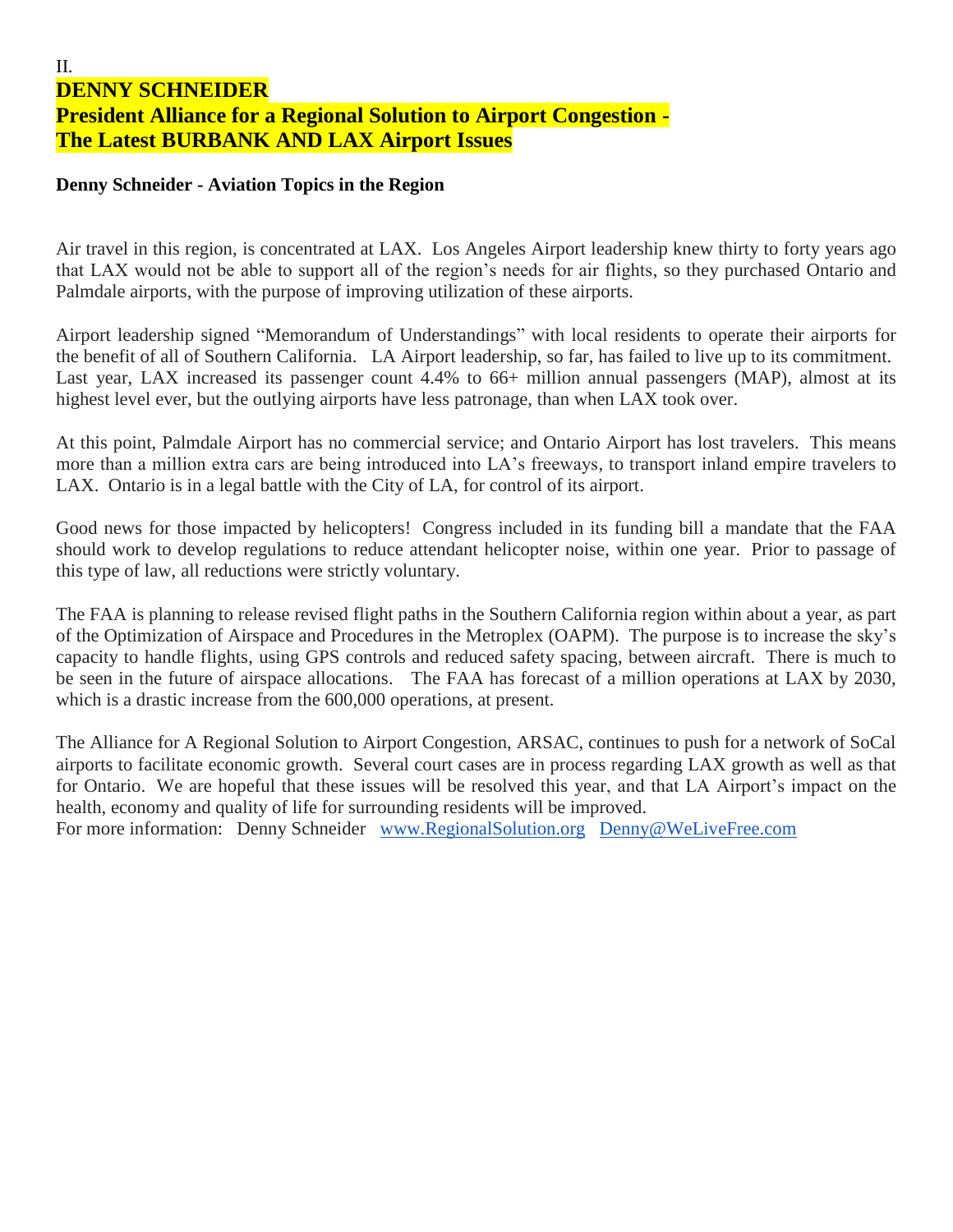## **III. BART REED The Transit Coalition, Executive Director TRANSIT CORRIDOR REPORT**

## **"Los Angeles Metro Transit fares, are nearly the lowest in the world," Reed told the Valley Vote audience.**

In essence, the transit system fares are being economically balanced, by cutting down on transit service.

A student project called "Complete Streets", is designing a layout to narrow streets in a specific area of L.A., to provide more space for bicycles, equestrian and walkways. In December of 2012, Los Angeles Metro adopted a Countywide Sustainability Planning Policy and Implementation Plan, which outlined steps to expand and improve Metro's role as a leader in sustainability. Due to the adoption of this policy, Metro is moving forward with a Complete Streets Policy and multimodal performance metrics for transportation projects in 2014.

The critical Expo Line expansion is about halfway built, at this stage.

## **IV. JOE VITTI PRESIDENT, VALLEY VOTE**

## *"Pandora's Promise"*

Vitti said that most residents in Los Angeles are not aware of the fact that approximately 9-10% of the power distributed by the LADWP, for the last several years, has been generated from nuclear power plant facilities. However, they are very aware of the fact that their bi-monthly DWP bill for power has been significantly increasing, over the last several years.

The city of Los Angeles has a 10% interest in ownership of the Palo Verde nuclear facilities in Arizona. The power from this plant is shared by a number of utilities. AZ has a one /third interest in the facility. The cost of energy from this facility is the lowest of all power sources and is about the same as from coal fired plants. It is possible to add additional reactors at the Palo Verde site. This could result in lower energy costs for L.A. business and residents, in terms of future DWP bills.

There is worldwide expansion of Nuclear Power. It has an outstanding record of dependable base loaded power, and safety in this country.

"Pandora's Promise" was a 2 hour CNN report, broadcast on Nov.11, 2013. Filmmaker Robert Stone profiled Energy Experts and leading Environmentalists who once preached against nuclear energy, but today **embrace it.**